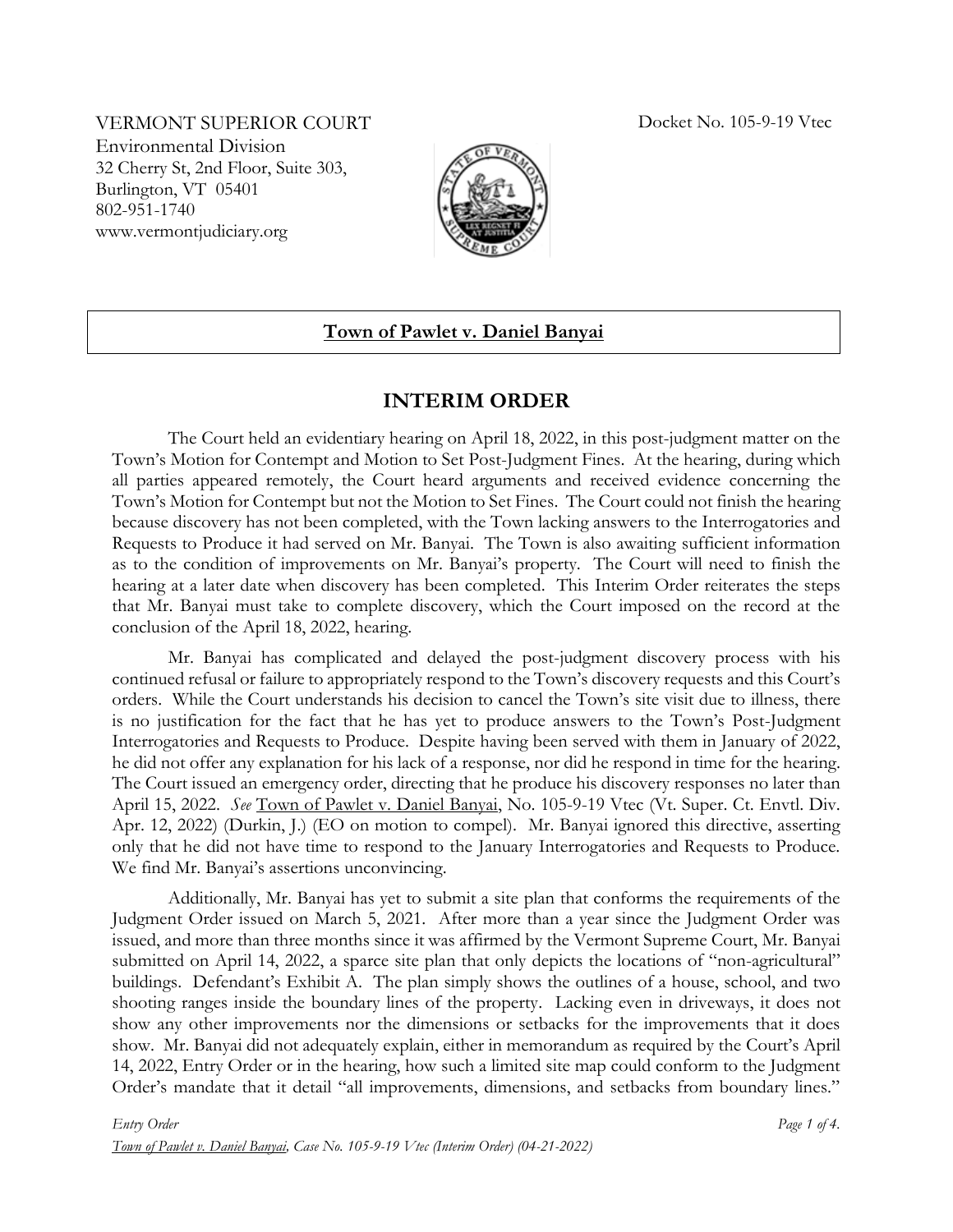Town of Pawlet v. Daniel Banyai, No. 105-9-19 Vtec (Vt. Super. Ct. Envtl. Div. Mar. 5, 2021) (Durkin, J.) (Judgment Order).

During the hearing, Mr. Banyai boldly asserted that the proffered site plan satisfied the directives of the March 5, 2021 Judgment Order. He failed to offer any foundation for his assertion. The Court was left to conclude that his assertion was completely without merit.

It was Mr. Banyai's responsibility to ensure that he contracted for a survey that complied with the Judgment Order, providing the Town and the Court with a "clear understanding of the improvements" on his property. Id. We learned at the April 18, 2022, hearing that Mr. Banyai chose not to supply the surveyor with a copy of the March 5, 2021, Judgment Order, and specifically misrepresented to the surveyor what details the Court required in the survey. Mr. Banyai's omissions and misrepresentations have caused these post-judgment contempt proceedings to be unreasonably delayed even further.

The Court is particularly unsettled by Mr. Banyai's attempts to assert during his testimony either that he had produced the required site plan, or that there was not enough time to do so. Mr. Banyai testified that he contacted his current surveyor, of Spencer & Lapre, LLP, soon after the March 5, 2021, Judgment Order was issued, and that while he did not give the surveyor a copy of the Order, he told him what it said. This stands in stark contrast to the surveyor's testimony that he does not recall being contacted before February of 2022, that Mr. Banyai did not enter into a contract with him until mid-March of 2022, and that he was never asked to make a site plan depicting all improvements. The surveyor further testified that Mr. Banyai told him not to include the agricultural buildings in the survey. Based on the testimony at the hearing, and in the absence of a more convincing explanation as to why Mr. Banyai has yet to produce a conforming site plan, the Court finds his noncompliance to be willful.

The Court cannot proceed with, or complete its determinations on, the pending postjudgment matters until Mr. Banyai submits a site plan that complies with the March 5, 2021, Judgment Order and responds in full to the Town's post-judgment discovery requests. His failure to submit the required site plan and to respond to the Town's Post-Judgment Interrogatories and Requests to Produce not only delays this proceeding unreasonably but places him in contempt of the Judgment Order<sup>1</sup> as well as the Court's Entry Order issued April 12, 2022. In light of the necessity of the information and Mr. Banyai's demonstrated unwillingness to comply despite the ample time he has had to do so, and pursuant to the Court's authority and discretion to use civil contempt remedies to compel compliance with its orders, the Court finds it appropriate to attach purgeable fines to corresponding directives in the Interim Order below. *See* 12 V.S.A. § 122; Sheehan v. Ryea, 171 Vt. 511, 512 (2000) (explaining the use of civil contempt to "compel compliance with a court order" is "necessarily discretionary"); Vermont Women's Health Ctr. v. Operation Rescue, 159 Vt. 141, 151 (1992) ("civil contempt fines may be imposed . . .to either compensate complainants or as a coercive sanction . . . [w]hen imposed as a coercive sanction, the fine must be purgeable—that is, capable of being avoided by defendants through adherence to the court's order").

<sup>&</sup>lt;sup>1</sup> The Court only considers Mr. Banyai's contempt of the site plan requirement in the Judgment Order at this time; it postpones consideration of Mr. Banyai's compliance with the other provisions of the Judgment Order and the Court's subsequent orders until the conclusion of the hearing initiated on April 18, 2022, and the Town's presentation of evidence.

*Town of Pawlet v. Daniel Banyai, Case No. 105-9-19 Vtec (Interim Order) (04-21-2022)*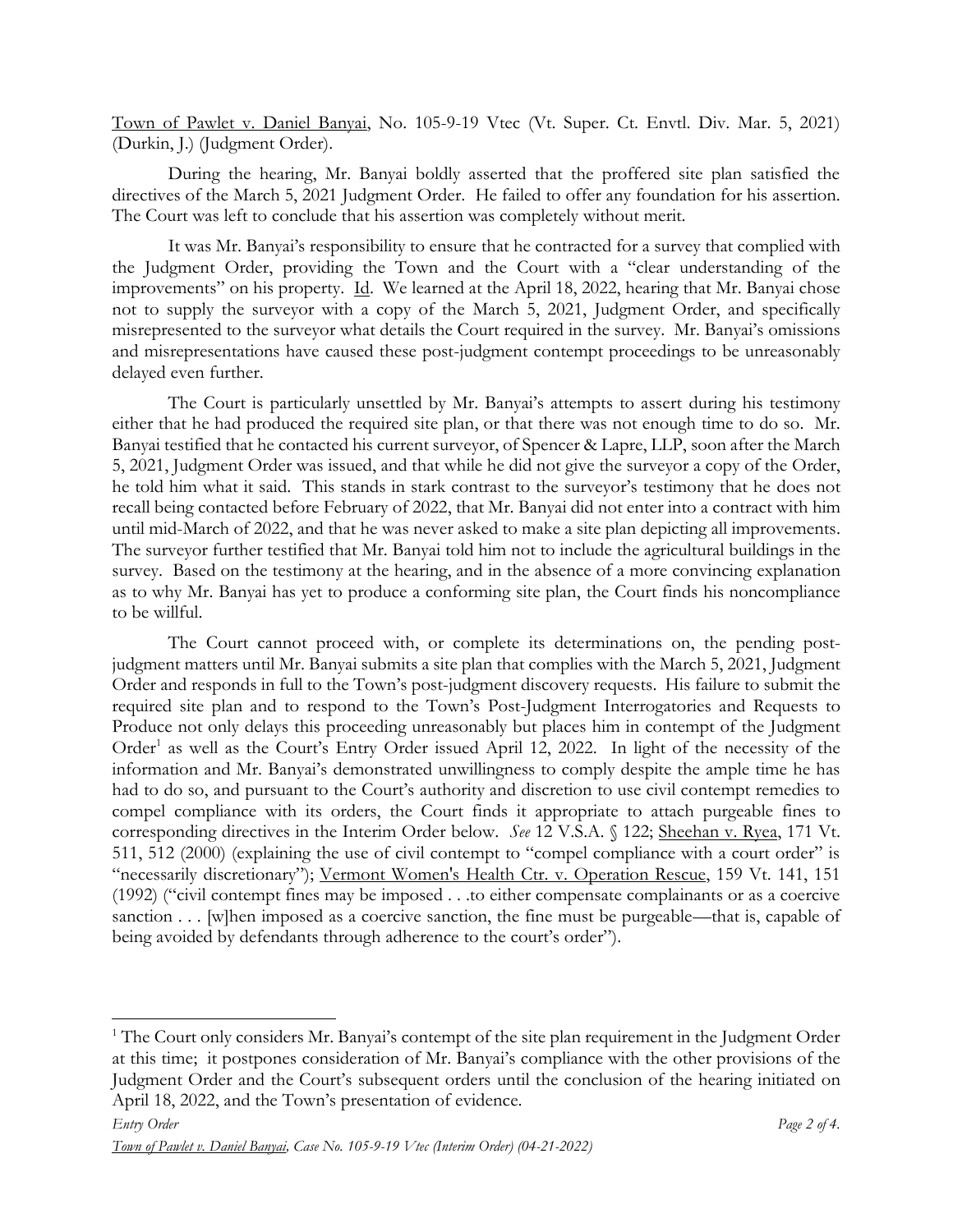The Court issued the following Interim Order on the record at the conclusion of the hearing. The time periods below relate to the date of the last hearing, April 18, 2022, not the date of this Order.

- 1. Mr. Banyai shall immediately provide to his surveyor complete copies of the Judgment Order and Merits Decision issued on March 5, 2021.
- 2. Within 10 days from the last hearing (i.e.: by no later than **Thursday, April 28, 2022)**, Mr. Banyai shall enter into a revised contract with his surveyor that aligns with the requirements in the Judgment Order. Mr. Banyai shall also file a copy of the revised contract with the Court **by April 28, 2022.** The contract shall specify that Mr. Banyai will pay for the survey work to be completed by a specific date, which must be within the next 90 days.
- 3. Mr. Banyai shall cause his surveyor to complete the revised survey and Mr. Banyai shall file that revised survey with the Court, with copies supplied to the Town, within 90 days from the last hearing (i.e.: by no later than **Monday, July 18, 2022)**.
- 4. Within 30 days from the last hearing (i.e.: by no later than **Wednesday, May 18, 2022)**, Mr. Banyai shall provide complete responses to the Town's Post-Judgment Interrogatories and Requests to Produce.
- 5. Within 30 days from the last hearing (i.e.: by no later than **Wednesday, May 18, 2022)**, Mr. Banyai shall allow the Town to conduct a site inspection by foot or by ATV or other motorized vehicle. The Town Attorney may be accompanied on the site inspection by up to two Town officials and one or more members of the Rutland County Sherriff's Department. In accordance with the Entry Order issued April 14, 2022, Mr. Banyai is ordered not to interfere with the Town Attorney's and accompanying officials' ability to view and measure the exterior of all buildings and all other improvements on his property.

As a civil contempt measure to ensure Mr. Banyai's compliance, the Court imposes two purgeable fines along with the directives in this Interim Order. The Court orders Mr. Banyai to pay \$5,000 to the Town in the event that he fails to respond to the Town's Post-Judgment Interrogatories and Requests to Produce in accordance with ¶ 4 above, and an additional \$5,000 payable to the Town in the event that he fails to file a revised survey in accordance with ¶ 3, above.

During the hearing, the Court further directed Mr. Banyai and his counsel to file a copy of the March 2022 contract between Mr. Banyai and the surveyor, and to provide the Court and the Town with the full transcript of Mr. Banyai's post-judgment deposition and the accompanying errata sheet. As Attorney Kaplan requested, the transcript and errata sheet may be filed under seal.

As an additional reminder, Mr. Banyai remains under the obligation to comply with the Judgment Order and the NOV, as well as the terms of the Preliminary Injunction Order, which the Court made permanent in its Merits Decision. *See* Town of Pawlet v. Daniel Banyai, No. 105-9-19 Vtec, slip op. at 13 (Vt. Super. Ct. Envtl. Div. Mar. 5, 2021) (Durkin, J.) ("Mr. Banyai is permanently enjoined from the unpermitted use of his Property . . . [he] shall not conduct or permit to be conducted any school and/or firearms training activities on the Property . . . nor host classes of any type on the Property . . ."). The Court will be inclined to consider any request made by the Town for contempt, including imprisonment, in order to encourage compliance if the Court finds that Mr. Banyai has failed to abide by this Interim Order or any of the other orders imposed against him.

The Court will schedule a hearing for the completion of the taking of evidence and oral arguments relevant to the Town's pending motions once the Town notifies the Court that it has completed its site visit of the Banyai property and has received complete responses from Mr. Banyai of its post